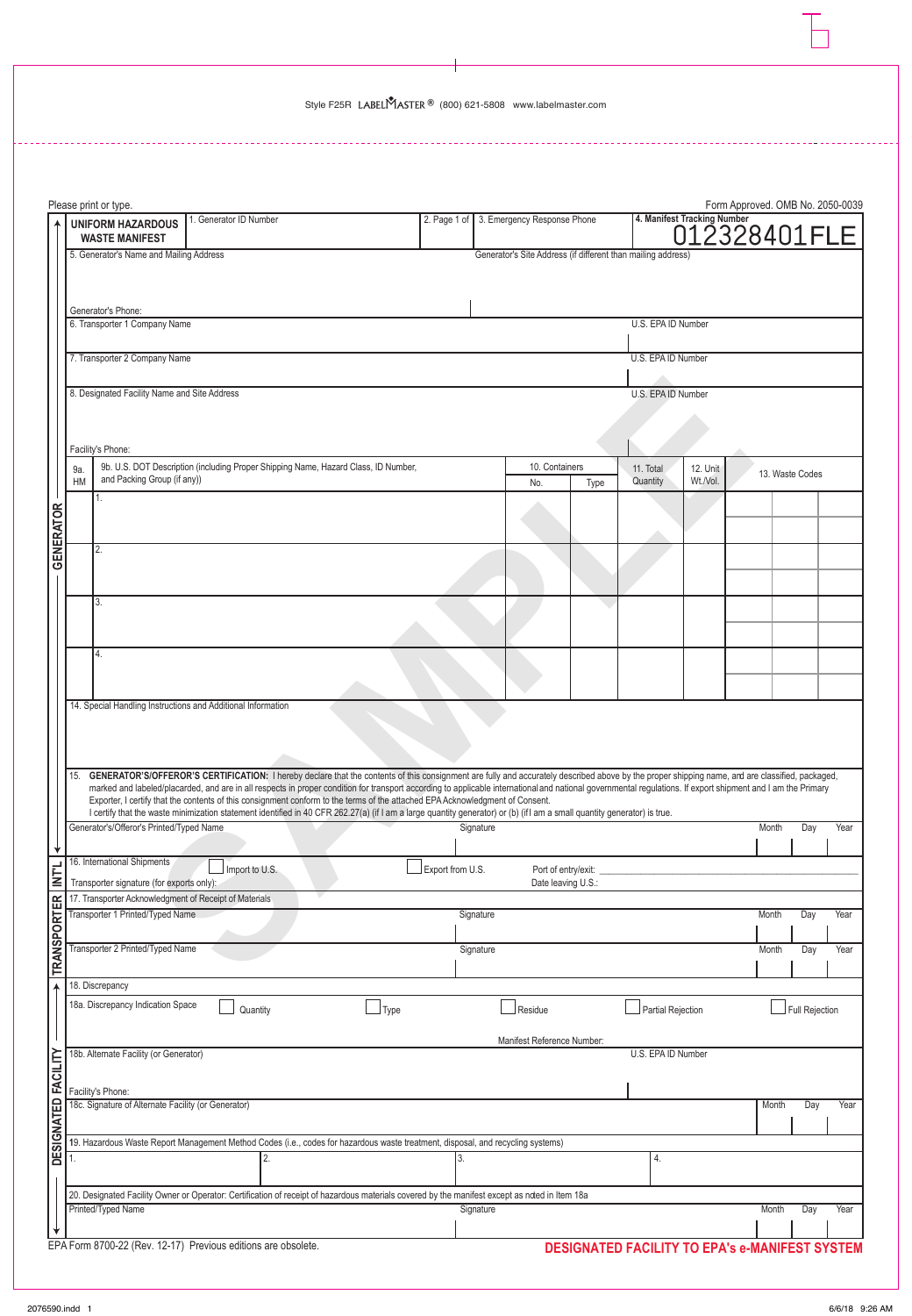L.

|                     |           | Please print or type.                                                    |                                                                                                                                                                                                                                                                                                                                                                                                                 |             |                  |           |                                                              |      |                       |                             | Form Approved. OMB No. 2050-0039        |                 |      |  |
|---------------------|-----------|--------------------------------------------------------------------------|-----------------------------------------------------------------------------------------------------------------------------------------------------------------------------------------------------------------------------------------------------------------------------------------------------------------------------------------------------------------------------------------------------------------|-------------|------------------|-----------|--------------------------------------------------------------|------|-----------------------|-----------------------------|-----------------------------------------|-----------------|------|--|
|                     |           | <b>UNIFORM HAZARDOUS</b><br><b>WASTE MANIFEST</b>                        | . Generator ID Number                                                                                                                                                                                                                                                                                                                                                                                           |             |                  |           | 2. Page 1 of 3. Emergency Response Phone                     |      |                       | 4. Manifest Tracking Number | 012328401FLE                            |                 |      |  |
|                     |           | 5. Generator's Name and Mailing Address                                  |                                                                                                                                                                                                                                                                                                                                                                                                                 |             |                  |           | Generator's Site Address (if different than mailing address) |      |                       |                             |                                         |                 |      |  |
|                     |           |                                                                          |                                                                                                                                                                                                                                                                                                                                                                                                                 |             |                  |           |                                                              |      |                       |                             |                                         |                 |      |  |
|                     |           | Generator's Phone:                                                       |                                                                                                                                                                                                                                                                                                                                                                                                                 |             |                  |           |                                                              |      |                       |                             |                                         |                 |      |  |
|                     |           | 6. Transporter 1 Company Name                                            |                                                                                                                                                                                                                                                                                                                                                                                                                 |             |                  |           |                                                              |      | U.S. EPA ID Number    |                             |                                         |                 |      |  |
|                     |           | 7. Transporter 2 Company Name                                            |                                                                                                                                                                                                                                                                                                                                                                                                                 |             |                  |           |                                                              |      | U.S. EPA ID Number    |                             |                                         |                 |      |  |
|                     |           |                                                                          |                                                                                                                                                                                                                                                                                                                                                                                                                 |             |                  |           |                                                              |      |                       |                             |                                         |                 |      |  |
|                     |           | 8. Designated Facility Name and Site Address                             |                                                                                                                                                                                                                                                                                                                                                                                                                 |             |                  |           |                                                              |      | U.S. EPA ID Number    |                             |                                         |                 |      |  |
|                     |           |                                                                          |                                                                                                                                                                                                                                                                                                                                                                                                                 |             |                  |           |                                                              |      |                       |                             |                                         |                 |      |  |
|                     |           | Facility's Phone:                                                        |                                                                                                                                                                                                                                                                                                                                                                                                                 |             |                  |           |                                                              |      |                       |                             |                                         |                 |      |  |
|                     | 9a.<br>HM | and Packing Group (if any))                                              | 9b. U.S. DOT Description (including Proper Shipping Name, Hazard Class, ID Number,                                                                                                                                                                                                                                                                                                                              |             |                  |           | 10. Containers<br>No.                                        | Type | 11. Total<br>Quantity | 12. Unit<br>Wt./Vol.        |                                         | 13. Waste Codes |      |  |
|                     |           | 1.                                                                       |                                                                                                                                                                                                                                                                                                                                                                                                                 |             |                  |           |                                                              |      |                       |                             |                                         |                 |      |  |
|                     |           |                                                                          |                                                                                                                                                                                                                                                                                                                                                                                                                 |             |                  |           |                                                              |      |                       |                             |                                         |                 |      |  |
| <b>GENERATOR</b>    |           | 2.                                                                       |                                                                                                                                                                                                                                                                                                                                                                                                                 |             |                  |           |                                                              |      |                       |                             |                                         |                 |      |  |
|                     |           |                                                                          |                                                                                                                                                                                                                                                                                                                                                                                                                 |             |                  |           |                                                              |      |                       |                             |                                         |                 |      |  |
|                     |           | 3.                                                                       |                                                                                                                                                                                                                                                                                                                                                                                                                 |             |                  |           |                                                              |      |                       |                             |                                         |                 |      |  |
|                     |           |                                                                          |                                                                                                                                                                                                                                                                                                                                                                                                                 |             |                  |           |                                                              |      |                       |                             |                                         |                 |      |  |
|                     |           | 4.                                                                       |                                                                                                                                                                                                                                                                                                                                                                                                                 |             |                  |           |                                                              |      |                       |                             |                                         |                 |      |  |
|                     |           |                                                                          |                                                                                                                                                                                                                                                                                                                                                                                                                 |             |                  |           |                                                              |      |                       |                             |                                         |                 |      |  |
|                     |           |                                                                          | 14. Special Handling Instructions and Additional Information                                                                                                                                                                                                                                                                                                                                                    |             |                  |           |                                                              |      |                       |                             |                                         |                 |      |  |
|                     |           |                                                                          |                                                                                                                                                                                                                                                                                                                                                                                                                 |             |                  |           |                                                              |      |                       |                             |                                         |                 |      |  |
|                     |           |                                                                          |                                                                                                                                                                                                                                                                                                                                                                                                                 |             |                  |           |                                                              |      |                       |                             |                                         |                 |      |  |
|                     | 15.       |                                                                          | GENERATOR'S/OFFEROR'S CERTIFICATION: I hereby declare that the contents of this consignment are fully and accurately described above by the proper shipping name, and are classified, packaged,<br>marked and labeled/placarded, and are in all respects in proper condition for transport according to applicable international and national governmental regulations. If export shipment and I am the Primary |             |                  |           |                                                              |      |                       |                             |                                         |                 |      |  |
|                     |           |                                                                          | Exporter, I certify that the contents of this consignment conform to the terms of the attached EPA Acknowledgment of Consent.<br>I certify that the waste minimization statement identified in 40 CFR 262.27(a) (if I am a large quantity generator) or (b) (if I am a small quantity generator) is true.                                                                                                       |             |                  |           |                                                              |      |                       |                             |                                         |                 |      |  |
|                     |           | Generator's/Offeror's Printed/Typed Name                                 |                                                                                                                                                                                                                                                                                                                                                                                                                 |             |                  | Signature |                                                              |      |                       |                             | Month                                   | Day             | Year |  |
|                     |           | 16. International Shipments                                              |                                                                                                                                                                                                                                                                                                                                                                                                                 |             |                  |           |                                                              |      |                       |                             |                                         |                 |      |  |
| <b>NTL</b>          |           | Transporter signature (for exports only):                                | Import to U.S.                                                                                                                                                                                                                                                                                                                                                                                                  |             | Export from U.S. |           | Port of entry/exit:<br>Date leaving U.S.:                    |      |                       |                             |                                         |                 |      |  |
|                     |           | 17. Transporter Acknowledgment of Receipt of Materials                   |                                                                                                                                                                                                                                                                                                                                                                                                                 |             |                  |           |                                                              |      |                       |                             |                                         |                 |      |  |
|                     |           | Transporter 1 Printed/Typed Name                                         |                                                                                                                                                                                                                                                                                                                                                                                                                 |             |                  | Signature |                                                              |      |                       |                             | Month                                   | Day             | Year |  |
| <b>TRANSPORTER</b>  |           | Transporter 2 Printed/Typed Name                                         |                                                                                                                                                                                                                                                                                                                                                                                                                 |             |                  | Signature |                                                              |      |                       |                             | Month                                   | Day             | Year |  |
|                     |           | 18. Discrepancy                                                          |                                                                                                                                                                                                                                                                                                                                                                                                                 |             |                  |           |                                                              |      |                       |                             |                                         |                 |      |  |
|                     |           | 18a. Discrepancy Indication Space                                        | Quantity                                                                                                                                                                                                                                                                                                                                                                                                        | $\Box$ Type |                  |           | Residue                                                      |      | Partial Rejection     |                             |                                         | Full Rejection  |      |  |
|                     |           |                                                                          |                                                                                                                                                                                                                                                                                                                                                                                                                 |             |                  |           |                                                              |      |                       |                             |                                         |                 |      |  |
|                     |           | 18b. Alternate Facility (or Generator)                                   |                                                                                                                                                                                                                                                                                                                                                                                                                 |             |                  |           | Manifest Reference Number:                                   |      | U.S. EPA ID Number    |                             |                                         |                 |      |  |
|                     |           |                                                                          |                                                                                                                                                                                                                                                                                                                                                                                                                 |             |                  |           |                                                              |      |                       |                             |                                         |                 |      |  |
|                     |           | Facility's Phone:<br>18c. Signature of Alternate Facility (or Generator) |                                                                                                                                                                                                                                                                                                                                                                                                                 |             |                  |           |                                                              |      |                       |                             | Month                                   | Day             | Year |  |
| DESIGNATED FACILITY |           |                                                                          |                                                                                                                                                                                                                                                                                                                                                                                                                 |             |                  |           |                                                              |      |                       |                             |                                         |                 |      |  |
|                     |           |                                                                          | 19. Hazardous Waste Report Management Method Codes (i.e., codes for hazardous waste treatment, disposal, and recycling systems)                                                                                                                                                                                                                                                                                 |             |                  |           |                                                              |      |                       |                             |                                         |                 |      |  |
|                     | 1.        |                                                                          |                                                                                                                                                                                                                                                                                                                                                                                                                 |             | 3.               |           |                                                              |      | 4.                    |                             |                                         |                 |      |  |
|                     |           |                                                                          | 20. Designated Facility Owner or Operator: Certification of receipt of hazardous materials covered by the manifest except as noted in Item 18a                                                                                                                                                                                                                                                                  |             |                  |           |                                                              |      |                       |                             |                                         |                 |      |  |
|                     |           | Printed/Typed Name                                                       |                                                                                                                                                                                                                                                                                                                                                                                                                 |             |                  | Signature |                                                              |      |                       |                             | Month                                   | Day             | Year |  |
|                     |           |                                                                          | EPA Form 8700-22 (Rev. 12-17) Previous editions are obsolete.                                                                                                                                                                                                                                                                                                                                                   |             |                  |           |                                                              |      |                       |                             | <b>DESIGNATED FACILITY TO GENERATOR</b> |                 |      |  |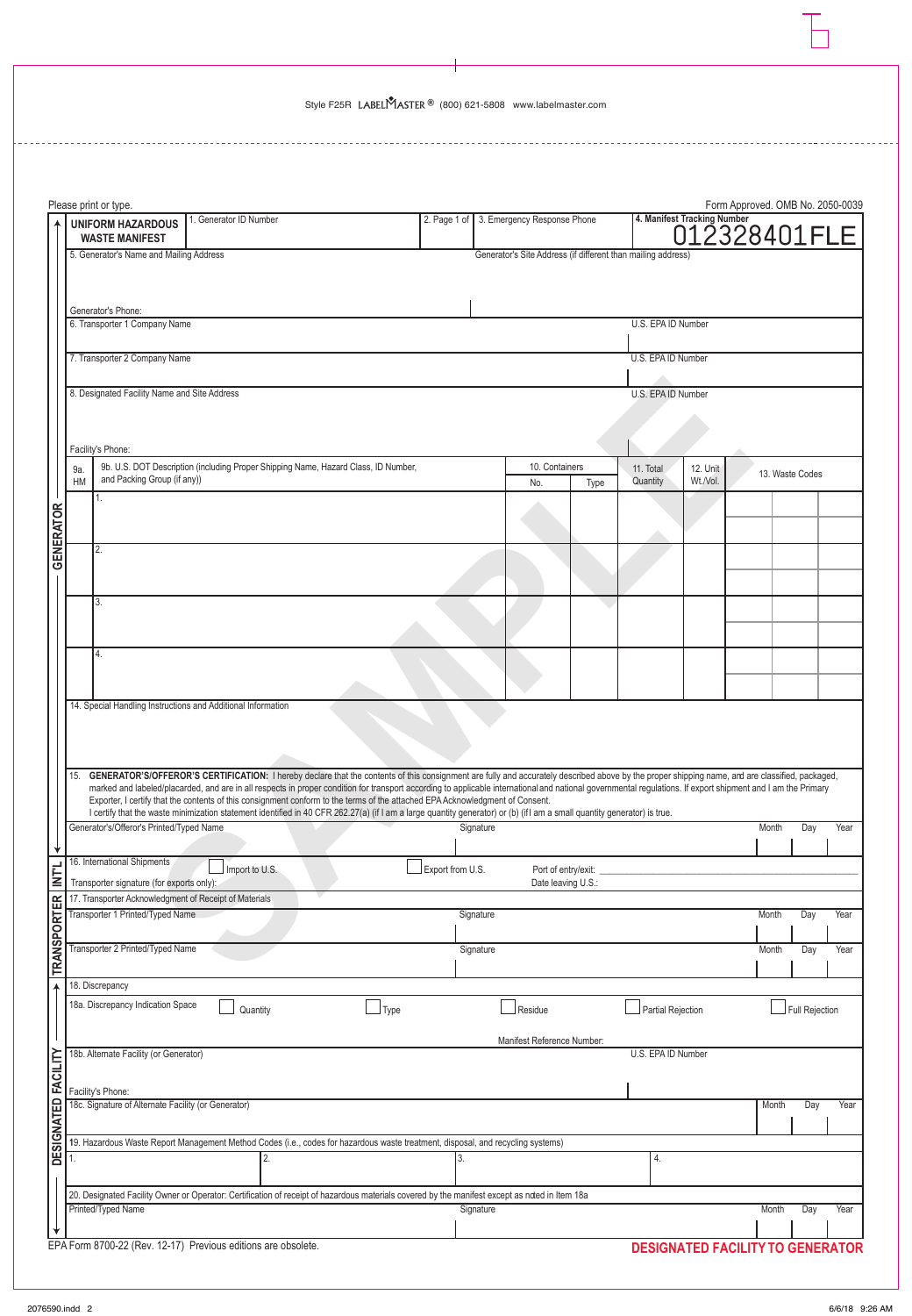|                     |                                                                    | Please print or type.                                                                                                                                                                                                                                                                                                                                                                                           |                        |  |      |                  |           |                                                              |      |                       |                             | Form Approved. OMB No. 2050-0039 |                 |      |
|---------------------|--------------------------------------------------------------------|-----------------------------------------------------------------------------------------------------------------------------------------------------------------------------------------------------------------------------------------------------------------------------------------------------------------------------------------------------------------------------------------------------------------|------------------------|--|------|------------------|-----------|--------------------------------------------------------------|------|-----------------------|-----------------------------|----------------------------------|-----------------|------|
|                     |                                                                    | <b>UNIFORM HAZARDOUS</b><br><b>WASTE MANIFEST</b>                                                                                                                                                                                                                                                                                                                                                               | 1. Generator ID Number |  |      |                  |           | 2. Page 1 of 3. Emergency Response Phone                     |      |                       | 4. Manifest Tracking Number | 012328401FLE                     |                 |      |
|                     |                                                                    | 5. Generator's Name and Mailing Address                                                                                                                                                                                                                                                                                                                                                                         |                        |  |      |                  |           | Generator's Site Address (if different than mailing address) |      |                       |                             |                                  |                 |      |
|                     |                                                                    |                                                                                                                                                                                                                                                                                                                                                                                                                 |                        |  |      |                  |           |                                                              |      |                       |                             |                                  |                 |      |
|                     |                                                                    | Generator's Phone:                                                                                                                                                                                                                                                                                                                                                                                              |                        |  |      |                  |           |                                                              |      |                       |                             |                                  |                 |      |
|                     |                                                                    | 6. Transporter 1 Company Name                                                                                                                                                                                                                                                                                                                                                                                   |                        |  |      |                  |           |                                                              |      | U.S. EPA ID Number    |                             |                                  |                 |      |
|                     |                                                                    | 7. Transporter 2 Company Name                                                                                                                                                                                                                                                                                                                                                                                   |                        |  |      |                  |           |                                                              |      | U.S. EPA ID Number    |                             |                                  |                 |      |
|                     | 8. Designated Facility Name and Site Address<br>U.S. EPA ID Number |                                                                                                                                                                                                                                                                                                                                                                                                                 |                        |  |      |                  |           |                                                              |      |                       |                             |                                  |                 |      |
|                     |                                                                    |                                                                                                                                                                                                                                                                                                                                                                                                                 |                        |  |      |                  |           |                                                              |      |                       |                             |                                  |                 |      |
|                     |                                                                    | Facility's Phone:                                                                                                                                                                                                                                                                                                                                                                                               |                        |  |      |                  |           |                                                              |      |                       |                             |                                  |                 |      |
|                     | 9a.<br><b>HM</b>                                                   | 9b. U.S. DOT Description (including Proper Shipping Name, Hazard Class, ID Number,<br>and Packing Group (if any))                                                                                                                                                                                                                                                                                               |                        |  |      |                  |           | 10. Containers<br>No.                                        | Type | 11. Total<br>Quantity | 12. Unit<br>Wt./Vol.        |                                  | 13. Waste Codes |      |
|                     |                                                                    | 1.                                                                                                                                                                                                                                                                                                                                                                                                              |                        |  |      |                  |           |                                                              |      |                       |                             |                                  |                 |      |
|                     |                                                                    |                                                                                                                                                                                                                                                                                                                                                                                                                 |                        |  |      |                  |           |                                                              |      |                       |                             |                                  |                 |      |
| <b>GENERATOR</b>    |                                                                    | 2.                                                                                                                                                                                                                                                                                                                                                                                                              |                        |  |      |                  |           |                                                              |      |                       |                             |                                  |                 |      |
|                     |                                                                    |                                                                                                                                                                                                                                                                                                                                                                                                                 |                        |  |      |                  |           |                                                              |      |                       |                             |                                  |                 |      |
|                     |                                                                    | 3.                                                                                                                                                                                                                                                                                                                                                                                                              |                        |  |      |                  |           |                                                              |      |                       |                             |                                  |                 |      |
|                     |                                                                    |                                                                                                                                                                                                                                                                                                                                                                                                                 |                        |  |      |                  |           |                                                              |      |                       |                             |                                  |                 |      |
|                     |                                                                    | 4.                                                                                                                                                                                                                                                                                                                                                                                                              |                        |  |      |                  |           |                                                              |      |                       |                             |                                  |                 |      |
|                     |                                                                    |                                                                                                                                                                                                                                                                                                                                                                                                                 |                        |  |      |                  |           |                                                              |      |                       |                             |                                  |                 |      |
|                     |                                                                    | 14. Special Handling Instructions and Additional Information                                                                                                                                                                                                                                                                                                                                                    |                        |  |      |                  |           |                                                              |      |                       |                             |                                  |                 |      |
|                     |                                                                    |                                                                                                                                                                                                                                                                                                                                                                                                                 |                        |  |      |                  |           |                                                              |      |                       |                             |                                  |                 |      |
|                     | 15.                                                                | GENERATOR'S/OFFEROR'S CERTIFICATION: I hereby declare that the contents of this consignment are fully and accurately described above by the proper shipping name, and are classified, packaged,<br>marked and labeled/placarded, and are in all respects in proper condition for transport according to applicable international and national governmental regulations. If export shipment and I am the Primary |                        |  |      |                  |           |                                                              |      |                       |                             |                                  |                 |      |
|                     |                                                                    | Exporter, I certify that the contents of this consignment conform to the terms of the attached EPA Acknowledgment of Consent.<br>I certify that the waste minimization statement identified in 40 CFR 262.27(a) (if I am a large quantity generator) or (b) (if I am a small quantity generator) is true.                                                                                                       |                        |  |      |                  |           |                                                              |      |                       |                             |                                  |                 |      |
|                     |                                                                    | Generator's/Offeror's Printed/Typed Name                                                                                                                                                                                                                                                                                                                                                                        |                        |  |      |                  | Signature |                                                              |      |                       |                             | Month                            | Day             | Year |
| ↡                   |                                                                    | 16. International Shipments                                                                                                                                                                                                                                                                                                                                                                                     | Import to U.S.         |  |      |                  |           |                                                              |      |                       |                             |                                  |                 |      |
| <b>NTL</b>          |                                                                    | Transporter signature (for exports only):                                                                                                                                                                                                                                                                                                                                                                       |                        |  |      | Export from U.S. |           | Port of entry/exit:<br>Date leaving U.S.:                    |      |                       |                             |                                  |                 |      |
|                     |                                                                    | 17. Transporter Acknowledgment of Receipt of Materials<br>Transporter 1 Printed/Typed Name                                                                                                                                                                                                                                                                                                                      |                        |  |      |                  | Signature |                                                              |      |                       |                             | Month                            | Day             | Year |
|                     |                                                                    | Transporter 2 Printed/Typed Name                                                                                                                                                                                                                                                                                                                                                                                |                        |  |      |                  |           |                                                              |      |                       |                             |                                  |                 |      |
| <b>TRANSPORTER</b>  |                                                                    |                                                                                                                                                                                                                                                                                                                                                                                                                 |                        |  |      |                  | Signature |                                                              |      |                       |                             | Month                            | Day             | Year |
| 4                   |                                                                    | 18. Discrepancy                                                                                                                                                                                                                                                                                                                                                                                                 |                        |  |      |                  |           |                                                              |      |                       |                             |                                  |                 |      |
|                     |                                                                    | 18a. Discrepancy Indication Space                                                                                                                                                                                                                                                                                                                                                                               | Quantity               |  | Type |                  |           | Residue                                                      |      | Partial Rejection     |                             |                                  | Full Rejection  |      |
|                     |                                                                    | 18b. Alternate Facility (or Generator)                                                                                                                                                                                                                                                                                                                                                                          |                        |  |      |                  |           | Manifest Reference Number:                                   |      | U.S. EPA ID Number    |                             |                                  |                 |      |
|                     |                                                                    |                                                                                                                                                                                                                                                                                                                                                                                                                 |                        |  |      |                  |           |                                                              |      |                       |                             |                                  |                 |      |
|                     |                                                                    | Facility's Phone:<br>18c. Signature of Alternate Facility (or Generator)                                                                                                                                                                                                                                                                                                                                        |                        |  |      |                  |           |                                                              |      |                       |                             | Month                            | Day             | Year |
| DESIGNATED FACILITY |                                                                    |                                                                                                                                                                                                                                                                                                                                                                                                                 |                        |  |      |                  |           |                                                              |      |                       |                             |                                  |                 |      |
|                     |                                                                    | 19. Hazardous Waste Report Management Method Codes (i.e., codes for hazardous waste treatment, disposal, and recycling systems)                                                                                                                                                                                                                                                                                 |                        |  |      |                  |           |                                                              |      | 4.                    |                             |                                  |                 |      |
|                     |                                                                    |                                                                                                                                                                                                                                                                                                                                                                                                                 |                        |  |      |                  |           |                                                              |      |                       |                             |                                  |                 |      |
|                     |                                                                    | 20. Designated Facility Owner or Operator: Certification of receipt of hazardous materials covered by the manifest except as noted in Item 18a<br>Printed/Typed Name                                                                                                                                                                                                                                            |                        |  |      |                  | Signature |                                                              |      |                       |                             | Month                            | Day             | Year |
|                     |                                                                    |                                                                                                                                                                                                                                                                                                                                                                                                                 |                        |  |      |                  |           |                                                              |      |                       |                             |                                  |                 |      |
|                     |                                                                    | EPA Form 8700-22 (Rev. 12-17) Previous editions are obsolete.                                                                                                                                                                                                                                                                                                                                                   |                        |  |      |                  |           |                                                              |      |                       |                             | <b>DESIGNATED FACILITY COPY</b>  |                 |      |

B700-22 (Rev. 12-17) Previous editions are obsolete.<br>IF YOU RECEIVED THIS MANIFEST, YOU HAVE RESPONSIBILITIES UNDER THE e-MANIFEST ACT. SEE INSTRUCTIONS ON REVERSE SIDE.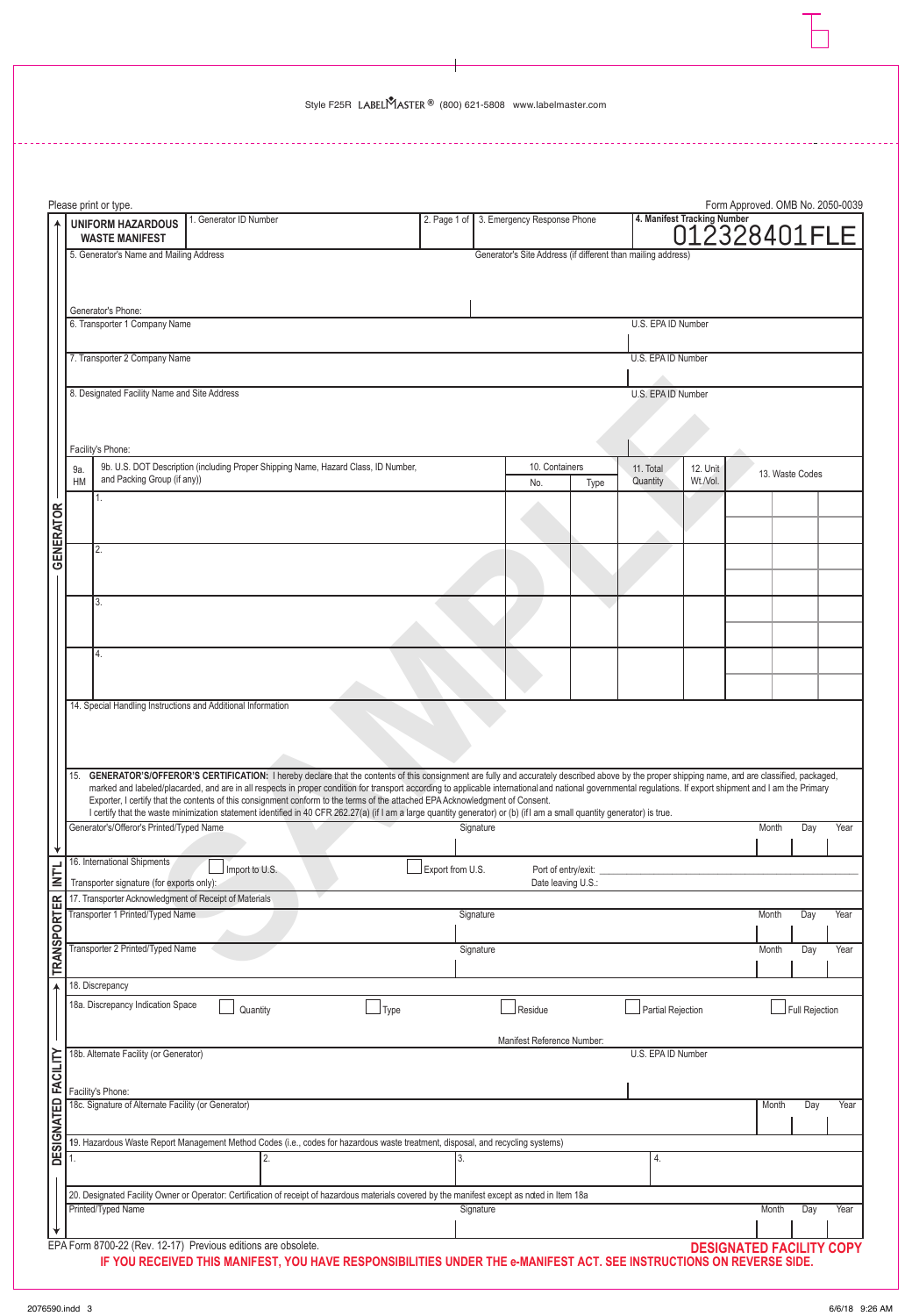#### **IV. Instructions for Owners and Operators of Receiving Facilities Designated on the Manifest**

*Item 18. Discrepancy*

### *Item 18a. Discrepancy Indication Space*

- 1. The authorized representative of the designated (or alternate) facility's owner or operator must note in this space any discrepancies between the waste described on the manifest and the waste actually received at the facility. Manifest discrepancies are: significant differences (as defined by §§ 264.72(b) and 265.72(b)) between the quantity or type of hazardous waste designated on the manifest or shipping paper, and the quantity and type of hazardous waste a facility actually receives, rejected wastes, which may be a full or partial shipment of hazardous waste that the facility cannot accept, or container residues, which are residues that exceed the quantity limits for "empty" containers set forth in 40 CFR 261.7(b).
- 2. For rejected loads and residues (40 CFR 264.72(d), (e), and (f), or 40 CFR 265.72(d), (e), or (f)), check the appropriate box if the shipment is a rejected load (*i.e.*, rejected by the designated and/or alternate facility and is sent to an alternate facility or returned to the generator) or a regulated residue that cannot be removed from a container. Enter the reason for the rejection or the inability to remove the residue and a description of the waste. Also, reference the manifest tracking number for any additional manifests being used to track the rejected waste or residue shipment on the original manifest. Indicate the original manifest tracking number in Item 14, the Special Handling Block and Additional Information Block of the additional manifests.
- 3. Owners or operators of facilities located in unauthorized states (*i.e.*, states in which the U.S. EPA administers the hazardous waste management program) who cannot resolve significant differences in quantity or type within 15 days of receiving the waste must submit to their Regional Administrator a letter with a copy of the manifest at issue describing the discrepancy and attempts to reconcile it (40 CFR 264.72(c) and 265.72(c)).
- 4. Owners or operators of facilities located in authorized states (*i.e.*, those states that have received authorization from the U.S. EPA to administer the hazardous waste management program) should contact their state agency for information on where to report discrepancies involving "significant differences" to state officials.

## *Item 18b. Alternate Facility (or Generator) for Receipt of Full Load Rejections*

Enter the name, address, phone number, and EPA Identification Number of the Alternate Facility which the rejecting facility has designated, after consulting with the generator, to receive a fully rejected waste shipment. In the event that a fully rejected shipment is being returned to the generator, the rejecting facility may enter the generator's site information in this space. This field is not to be used to forward partially rejected loads or residue waste shipments.

### *Item 18c. Alternate Facility (or Generator) Signature*

The authorized representative of the alternate facility (or the generator in the event of a returned shipment) must sign and date this field of the form to acknowledge receipt of the fully rejected wastes or residues identified by the initial facility.

# *Item 19. Hazardous Waste Report Management Method Codes*

Enter the most appropriate Hazardous Waste Report Management Method code for each waste listed in Item 9. The Hazardous Waste Report Management Method code is to be entered by the first facility that receives the waste and is the code that best describes the way in which the waste is to be managed when received by the facility.

## *Item 20. Designated Facility Owner or Operator Certification of Receipt (Except As Noted in Item 18a)*

assa matrix actually received repeated was who may as also to the matterial particle can be a started by the started by the started by the started by the started by the started by the started by the started by the started Enter the name of the person receiving the waste on behalf of the owner or operator of the facility. That person must acknowledge receipt or rejection of the waste described on the manifest by signing and entering the date of receipt or rejection where indicated. Since the Facility Certification acknowledges receipt of the waste except as noted in the Discrepancy Space in Item 18a, the certification should be signed for both waste receipt and waste rejection, with the rejection being noted and described in the space provided in Item 18a. Fully rejected wastes may be forwarded or returned using Item 18b after consultation with the generator. Enter the name of the person accepting the waste on behalf of the owner or operator of the alternate facility or the original generator. That person must acknowledge receipt or rejection of the waste described on the manifest by signing and entering the date they received or rejected the waste in Item 18c. Partially rejected wastes and residues must be re-shipped under a new manifest, to be initiated and signed by the rejecting facility as offeror of the shipment.

**Note: The e-Manifest Act mandates several changes to the federal manifest program. Beginning on June 30, 2018:**

- **This manifest (Revision 12-17) must be used and all previous editions are prohibited.**
- **Any facility (e.g., a RCRA-permitted facility, Subtitle D facility) that receives a manifest accompanying a state-only regulated waste must comply with 40 CFR 264.71 or 265.71 (use of the manifest) and 40 CFR 264.72 or 265.72 (manifest discrepancies).**
- **Any facility that receives a paper manifest accompanying a federally regulated hazardous waste or state-only regulated waste must submit the top copy (Page 1) of the manifest and any continuation sheets to the U.S. EPA's e-Manifest system within 30 days. The copies must be submitted in an acceptable format. Submissions must be made at the mailing address or electronic mail/submission address specified at the e-Manifest program website's directory of services (see www.epa.gov/e-manifest).**
- **The facility will be assessed a fee for each manifest copy submitted.**
- **Go to www.epa.gov/e-manifest for the directory of services and additional information.**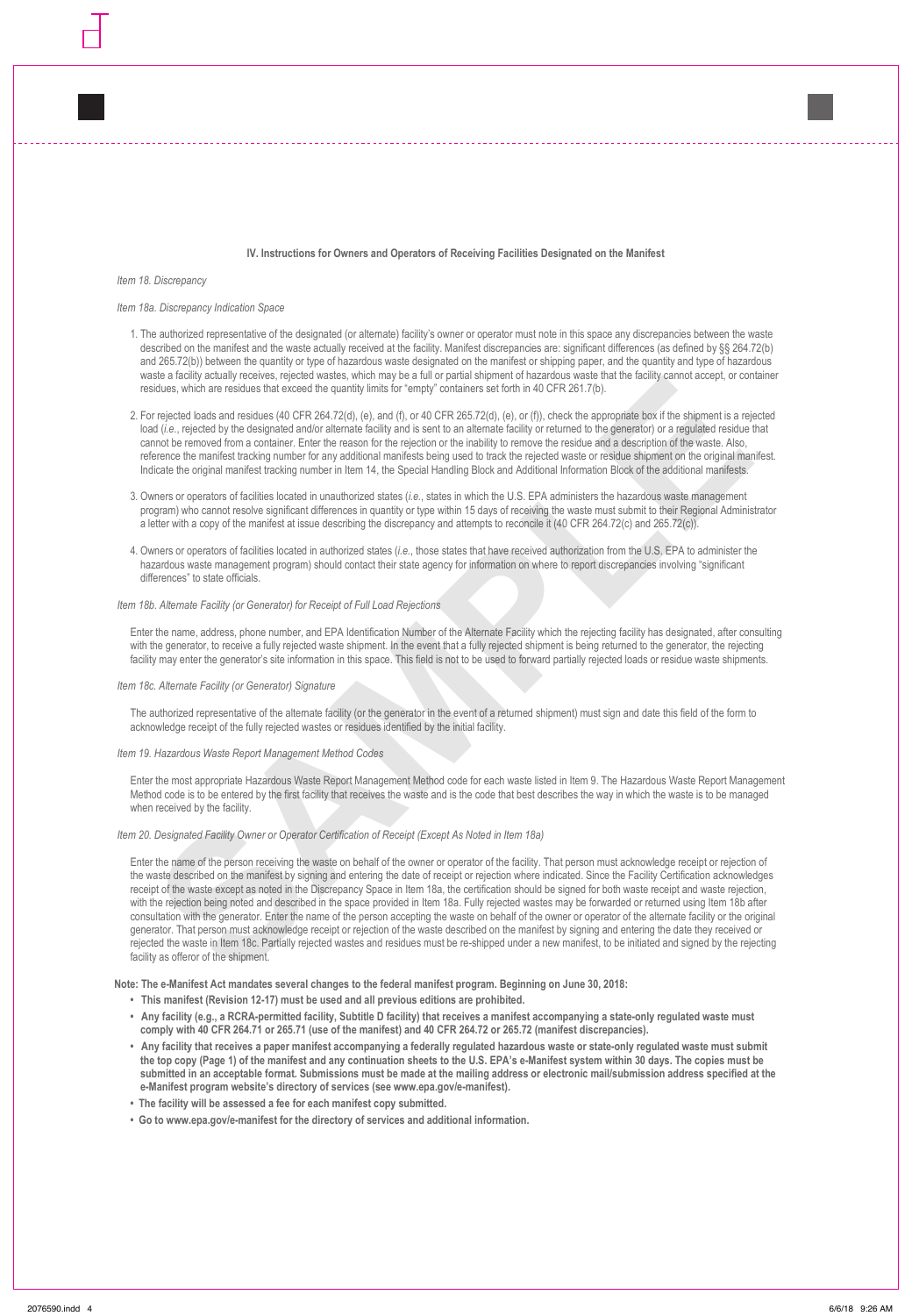L.

|                     |                                                                    | Please print or type.                                                                      |                                                                                                                                                                                                                                                                                                                                                                                                                 |                  |           |                                                              |      |                       |                      | Form Approved. OMB No. 2050-0039            |                 |      |
|---------------------|--------------------------------------------------------------------|--------------------------------------------------------------------------------------------|-----------------------------------------------------------------------------------------------------------------------------------------------------------------------------------------------------------------------------------------------------------------------------------------------------------------------------------------------------------------------------------------------------------------|------------------|-----------|--------------------------------------------------------------|------|-----------------------|----------------------|---------------------------------------------|-----------------|------|
|                     |                                                                    | <b>UNIFORM HAZARDOUS</b><br><b>WASTE MANIFEST</b>                                          | 1. Generator ID Number                                                                                                                                                                                                                                                                                                                                                                                          | 2. Page 1 of     |           | 3. Emergency Response Phone                                  |      |                       |                      | 4. Manifest Tracking Number<br>012328401FLE |                 |      |
|                     |                                                                    | 5. Generator's Name and Mailing Address                                                    |                                                                                                                                                                                                                                                                                                                                                                                                                 |                  |           | Generator's Site Address (if different than mailing address) |      |                       |                      |                                             |                 |      |
|                     |                                                                    |                                                                                            |                                                                                                                                                                                                                                                                                                                                                                                                                 |                  |           |                                                              |      |                       |                      |                                             |                 |      |
|                     |                                                                    | Generator's Phone:                                                                         |                                                                                                                                                                                                                                                                                                                                                                                                                 |                  |           |                                                              |      |                       |                      |                                             |                 |      |
|                     |                                                                    | 6. Transporter 1 Company Name                                                              |                                                                                                                                                                                                                                                                                                                                                                                                                 |                  |           |                                                              |      | U.S. EPA ID Number    |                      |                                             |                 |      |
|                     |                                                                    | 7. Transporter 2 Company Name                                                              |                                                                                                                                                                                                                                                                                                                                                                                                                 |                  |           |                                                              |      | U.S. EPA ID Number    |                      |                                             |                 |      |
|                     |                                                                    |                                                                                            |                                                                                                                                                                                                                                                                                                                                                                                                                 |                  |           |                                                              |      |                       |                      |                                             |                 |      |
|                     | 8. Designated Facility Name and Site Address<br>U.S. EPA ID Number |                                                                                            |                                                                                                                                                                                                                                                                                                                                                                                                                 |                  |           |                                                              |      |                       |                      |                                             |                 |      |
|                     |                                                                    |                                                                                            |                                                                                                                                                                                                                                                                                                                                                                                                                 |                  |           |                                                              |      |                       |                      |                                             |                 |      |
|                     |                                                                    | Facility's Phone:                                                                          | 9b. U.S. DOT Description (including Proper Shipping Name, Hazard Class, ID Number,                                                                                                                                                                                                                                                                                                                              |                  |           | 10. Containers                                               |      |                       |                      |                                             |                 |      |
|                     | 9a.<br>HM                                                          | and Packing Group (if any))                                                                |                                                                                                                                                                                                                                                                                                                                                                                                                 |                  |           | No.                                                          | Type | 11. Total<br>Quantity | 12. Unit<br>Wt./Vol. |                                             | 13. Waste Codes |      |
|                     |                                                                    |                                                                                            |                                                                                                                                                                                                                                                                                                                                                                                                                 |                  |           |                                                              |      |                       |                      |                                             |                 |      |
|                     |                                                                    |                                                                                            |                                                                                                                                                                                                                                                                                                                                                                                                                 |                  |           |                                                              |      |                       |                      |                                             |                 |      |
| <b>GENERATOR</b>    |                                                                    | 2.                                                                                         |                                                                                                                                                                                                                                                                                                                                                                                                                 |                  |           |                                                              |      |                       |                      |                                             |                 |      |
|                     |                                                                    |                                                                                            |                                                                                                                                                                                                                                                                                                                                                                                                                 |                  |           |                                                              |      |                       |                      |                                             |                 |      |
|                     |                                                                    | 3.                                                                                         |                                                                                                                                                                                                                                                                                                                                                                                                                 |                  |           |                                                              |      |                       |                      |                                             |                 |      |
|                     |                                                                    |                                                                                            |                                                                                                                                                                                                                                                                                                                                                                                                                 |                  |           |                                                              |      |                       |                      |                                             |                 |      |
|                     |                                                                    | 4.                                                                                         |                                                                                                                                                                                                                                                                                                                                                                                                                 |                  |           |                                                              |      |                       |                      |                                             |                 |      |
|                     |                                                                    |                                                                                            |                                                                                                                                                                                                                                                                                                                                                                                                                 |                  |           |                                                              |      |                       |                      |                                             |                 |      |
|                     |                                                                    |                                                                                            | 14. Special Handling Instructions and Additional Information                                                                                                                                                                                                                                                                                                                                                    |                  |           |                                                              |      |                       |                      |                                             |                 |      |
|                     |                                                                    |                                                                                            |                                                                                                                                                                                                                                                                                                                                                                                                                 |                  |           |                                                              |      |                       |                      |                                             |                 |      |
|                     |                                                                    |                                                                                            |                                                                                                                                                                                                                                                                                                                                                                                                                 |                  |           |                                                              |      |                       |                      |                                             |                 |      |
|                     | 15.                                                                |                                                                                            | GENERATOR'S/OFFEROR'S CERTIFICATION: I hereby declare that the contents of this consignment are fully and accurately described above by the proper shipping name, and are classified, packaged,<br>marked and labeled/placarded, and are in all respects in proper condition for transport according to applicable international and national governmental regulations. If export shipment and I am the Primary |                  |           |                                                              |      |                       |                      |                                             |                 |      |
|                     |                                                                    |                                                                                            | Exporter, I certify that the contents of this consignment conform to the terms of the attached EPA Acknowledgment of Consent.<br>I certify that the waste minimization statement identified in 40 CFR 262.27(a) (if I am a large quantity generator) or (b) (if I am a small quantity generator) is true.                                                                                                       |                  |           |                                                              |      |                       |                      |                                             |                 |      |
|                     |                                                                    | Generator's/Offeror's Printed/Typed Name                                                   |                                                                                                                                                                                                                                                                                                                                                                                                                 |                  | Signature |                                                              |      |                       |                      | Month                                       | Day             | Year |
| ↡                   |                                                                    | 16. International Shipments                                                                | Import to U.S.                                                                                                                                                                                                                                                                                                                                                                                                  | Export from U.S. |           | Port of entry/exit:                                          |      |                       |                      |                                             |                 |      |
| <b>NTL</b>          |                                                                    | Transporter signature (for exports only):                                                  |                                                                                                                                                                                                                                                                                                                                                                                                                 |                  |           | Date leaving U.S.:                                           |      |                       |                      |                                             |                 |      |
| <b>TRANSPORTER</b>  |                                                                    | 17. Transporter Acknowledgment of Receipt of Materials<br>Transporter 1 Printed/Typed Name |                                                                                                                                                                                                                                                                                                                                                                                                                 |                  | Signature |                                                              |      |                       |                      | Month                                       | Day             | Year |
|                     |                                                                    |                                                                                            |                                                                                                                                                                                                                                                                                                                                                                                                                 |                  |           |                                                              |      |                       |                      |                                             |                 |      |
|                     |                                                                    | Transporter 2 Printed/Typed Name                                                           |                                                                                                                                                                                                                                                                                                                                                                                                                 |                  | Signature |                                                              |      |                       |                      | Month                                       | Day             | Year |
|                     |                                                                    | 18. Discrepancy                                                                            |                                                                                                                                                                                                                                                                                                                                                                                                                 |                  |           |                                                              |      |                       |                      |                                             |                 |      |
|                     |                                                                    | 18a. Discrepancy Indication Space                                                          | Type<br>Quantity                                                                                                                                                                                                                                                                                                                                                                                                |                  |           | Residue                                                      |      | Partial Rejection     |                      |                                             | Full Rejection  |      |
|                     |                                                                    |                                                                                            |                                                                                                                                                                                                                                                                                                                                                                                                                 |                  |           | Manifest Reference Number:                                   |      |                       |                      |                                             |                 |      |
|                     |                                                                    | 18b. Alternate Facility (or Generator)                                                     |                                                                                                                                                                                                                                                                                                                                                                                                                 |                  |           |                                                              |      | U.S. EPA ID Number    |                      |                                             |                 |      |
|                     |                                                                    | Facility's Phone:                                                                          |                                                                                                                                                                                                                                                                                                                                                                                                                 |                  |           |                                                              |      |                       |                      |                                             |                 |      |
|                     |                                                                    | 18c. Signature of Alternate Facility (or Generator)                                        |                                                                                                                                                                                                                                                                                                                                                                                                                 |                  |           |                                                              |      |                       |                      | Month                                       | Day             | Year |
| DESIGNATED FACILITY |                                                                    |                                                                                            | 19. Hazardous Waste Report Management Method Codes (i.e., codes for hazardous waste treatment, disposal, and recycling systems)                                                                                                                                                                                                                                                                                 |                  |           |                                                              |      |                       |                      |                                             |                 |      |
|                     | l 1.                                                               |                                                                                            |                                                                                                                                                                                                                                                                                                                                                                                                                 |                  |           |                                                              |      | 4.                    |                      |                                             |                 |      |
|                     |                                                                    |                                                                                            |                                                                                                                                                                                                                                                                                                                                                                                                                 |                  |           |                                                              |      |                       |                      |                                             |                 |      |
|                     |                                                                    | Printed/Typed Name                                                                         | 20. Designated Facility Owner or Operator: Certification of receipt of hazardous materials covered by the manifest except as noted in Item 18a                                                                                                                                                                                                                                                                  |                  | Signature |                                                              |      |                       |                      | Month                                       | Day             | Year |
|                     |                                                                    |                                                                                            |                                                                                                                                                                                                                                                                                                                                                                                                                 |                  |           |                                                              |      |                       |                      |                                             |                 |      |
|                     |                                                                    |                                                                                            | EPA Form 8700-22 (Rev. 12-17) Previous editions are obsolete.                                                                                                                                                                                                                                                                                                                                                   |                  |           |                                                              |      |                       |                      | <b>TRANSPORTER COPY</b>                     |                 |      |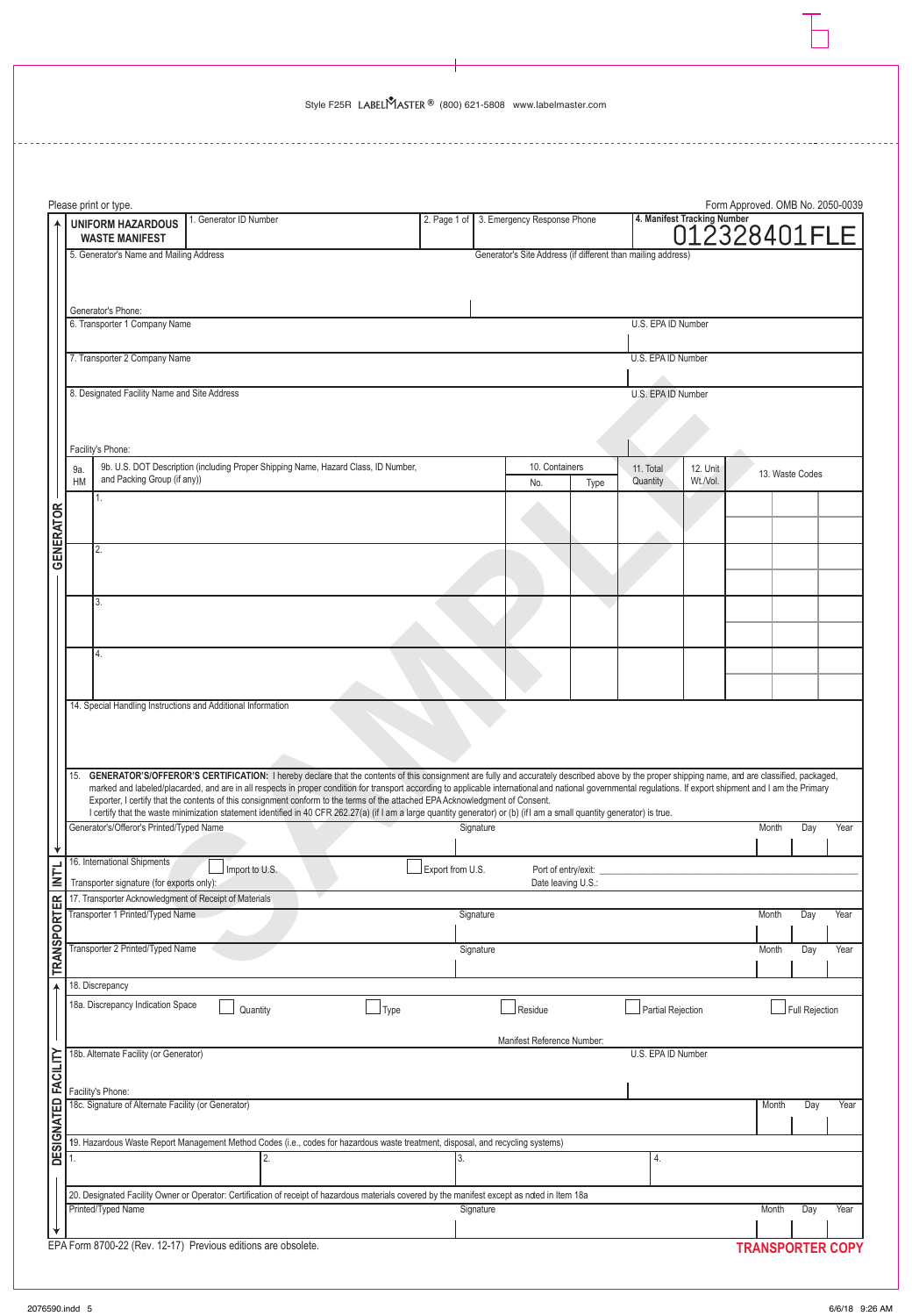## **II. Instructions for International Shipment Block**

*Item 16. International Shipments*

For export shipments, the primary exporter must check the export box, and enter the point of exit (city and state) from the United States. For import shipments, the importer must check the import box and enter the point of entry (city and state) into the United States. For exports, the transporter must sign and date the manifest to indicate the day the shipment left the United States.

## **III. Instructions for Transporters**

*Item 17. Transporters' Acknowledgments of Receipt*

III. Instructions for Transporters.<br>
Transporters: Acknowledgements of Receipt<br>
the market of the principle developed by and the first transporter. That person must addressive comparison of the weak describes<br>
the first pr Enter the name of the person accepting the waste on behalf of the first transporter. That person must acknowledge acceptance of the waste described on the manifest by signing and entering the date of receipt. Only one signature per transportation company is required. Signatures are not required to track the movement of wastes in and out of transfer facilities, unless there is a change of custody between transporters.

If applicable, enter the name of the person accepting the waste on behalf of the second transporter. That person must acknowledge acceptance of the waste described on the manifest by signing and entering the date of receipt.

**Note:** Transporters carrying imports, who are acting as importers, may have responsibilities to enter information in the International Shipments Block. Transporters carrying exports may also have responsibilities to enter information in the International Shipments Block. See above instructions for Item 16.

**This manifest reflects formatting changes made by U.S. EPA in December 2017. Beginning on June 30, 2018, this manifest (Revision 12-17) must be used and all previous editions are prohibited. Go to www.epa.gov/e-manifest for additional information.**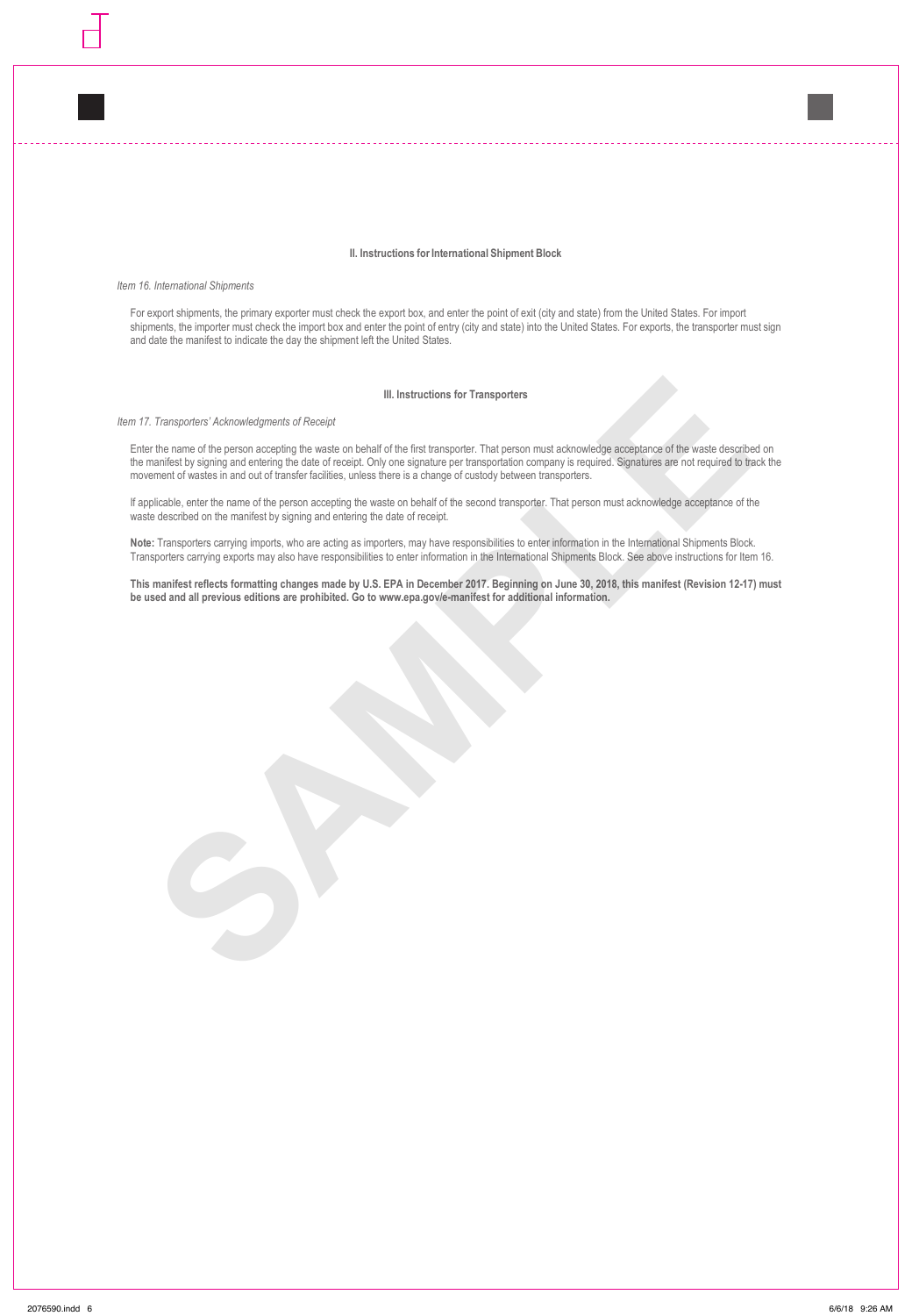**The Contract of the Contract of the Contract of the Contract of the Contract of the Contract of the Contract o** 

|                     |           | Please print or type.                                                                                                                                                                                                                                                                                                                                                                                           |                        |      |                  |           |                                                              |      |                    |          | Form Approved. OMB No. 2050-0039            |                 |      |
|---------------------|-----------|-----------------------------------------------------------------------------------------------------------------------------------------------------------------------------------------------------------------------------------------------------------------------------------------------------------------------------------------------------------------------------------------------------------------|------------------------|------|------------------|-----------|--------------------------------------------------------------|------|--------------------|----------|---------------------------------------------|-----------------|------|
|                     |           | <b>UNIFORM HAZARDOUS</b><br><b>WASTE MANIFEST</b>                                                                                                                                                                                                                                                                                                                                                               | 1. Generator ID Number |      |                  |           | 2. Page 1 of 3. Emergency Response Phone                     |      |                    |          | 4. Manifest Tracking Number<br>012328401FLE |                 |      |
|                     |           | 5. Generator's Name and Mailing Address                                                                                                                                                                                                                                                                                                                                                                         |                        |      |                  |           | Generator's Site Address (if different than mailing address) |      |                    |          |                                             |                 |      |
|                     |           |                                                                                                                                                                                                                                                                                                                                                                                                                 |                        |      |                  |           |                                                              |      |                    |          |                                             |                 |      |
|                     |           | Generator's Phone:                                                                                                                                                                                                                                                                                                                                                                                              |                        |      |                  |           |                                                              |      |                    |          |                                             |                 |      |
|                     |           | 6. Transporter 1 Company Name                                                                                                                                                                                                                                                                                                                                                                                   |                        |      |                  |           |                                                              |      | U.S. EPA ID Number |          |                                             |                 |      |
|                     |           | 7. Transporter 2 Company Name                                                                                                                                                                                                                                                                                                                                                                                   |                        |      |                  |           |                                                              |      | U.S. EPA ID Number |          |                                             |                 |      |
|                     |           | 8. Designated Facility Name and Site Address                                                                                                                                                                                                                                                                                                                                                                    |                        |      |                  |           |                                                              |      | U.S. EPA ID Number |          |                                             |                 |      |
|                     |           |                                                                                                                                                                                                                                                                                                                                                                                                                 |                        |      |                  |           |                                                              |      |                    |          |                                             |                 |      |
|                     |           |                                                                                                                                                                                                                                                                                                                                                                                                                 |                        |      |                  |           |                                                              |      |                    |          |                                             |                 |      |
|                     | 9a.       | Facility's Phone:<br>9b. U.S. DOT Description (including Proper Shipping Name, Hazard Class, ID Number,                                                                                                                                                                                                                                                                                                         |                        |      |                  |           | 10. Containers                                               |      | 11. Total          | 12. Unit |                                             | 13. Waste Codes |      |
|                     | <b>HM</b> | and Packing Group (if any))<br>1.                                                                                                                                                                                                                                                                                                                                                                               |                        |      |                  |           | No.                                                          | Type | Quantity           | Wt./Vol. |                                             |                 |      |
| <b>GENERATOR</b>    |           |                                                                                                                                                                                                                                                                                                                                                                                                                 |                        |      |                  |           |                                                              |      |                    |          |                                             |                 |      |
|                     |           | 2.                                                                                                                                                                                                                                                                                                                                                                                                              |                        |      |                  |           |                                                              |      |                    |          |                                             |                 |      |
|                     |           |                                                                                                                                                                                                                                                                                                                                                                                                                 |                        |      |                  |           |                                                              |      |                    |          |                                             |                 |      |
|                     |           | 3.                                                                                                                                                                                                                                                                                                                                                                                                              |                        |      |                  |           |                                                              |      |                    |          |                                             |                 |      |
|                     |           |                                                                                                                                                                                                                                                                                                                                                                                                                 |                        |      |                  |           |                                                              |      |                    |          |                                             |                 |      |
|                     |           | 4.                                                                                                                                                                                                                                                                                                                                                                                                              |                        |      |                  |           |                                                              |      |                    |          |                                             |                 |      |
|                     |           |                                                                                                                                                                                                                                                                                                                                                                                                                 |                        |      |                  |           |                                                              |      |                    |          |                                             |                 |      |
|                     |           | 14. Special Handling Instructions and Additional Information                                                                                                                                                                                                                                                                                                                                                    |                        |      |                  |           |                                                              |      |                    |          |                                             |                 |      |
|                     |           |                                                                                                                                                                                                                                                                                                                                                                                                                 |                        |      |                  |           |                                                              |      |                    |          |                                             |                 |      |
|                     |           |                                                                                                                                                                                                                                                                                                                                                                                                                 |                        |      |                  |           |                                                              |      |                    |          |                                             |                 |      |
|                     | 15.       | GENERATOR'S/OFFEROR'S CERTIFICATION: I hereby declare that the contents of this consignment are fully and accurately described above by the proper shipping name, and are classified, packaged,<br>marked and labeled/placarded, and are in all respects in proper condition for transport according to applicable international and national governmental regulations. If export shipment and I am the Primary |                        |      |                  |           |                                                              |      |                    |          |                                             |                 |      |
|                     |           | Exporter, I certify that the contents of this consignment conform to the terms of the attached EPA Acknowledgment of Consent.<br>I certify that the waste minimization statement identified in 40 CFR 262.27(a) (if I am a large quantity generator) or (b) (if I am a small quantity generator) is true.                                                                                                       |                        |      |                  |           |                                                              |      |                    |          |                                             |                 |      |
|                     |           | Generator's/Offeror's Printed/Typed Name                                                                                                                                                                                                                                                                                                                                                                        |                        |      |                  | Signature |                                                              |      |                    |          | Month                                       | Day             | Year |
| $\downarrow$        |           | 16. International Shipments                                                                                                                                                                                                                                                                                                                                                                                     | Import to U.S.         |      | Export from U.S. |           | Port of entry/exit:                                          |      |                    |          |                                             |                 |      |
| <b>INTL</b>         |           | Transporter signature (for exports only):                                                                                                                                                                                                                                                                                                                                                                       |                        |      |                  |           | Date leaving U.S.:                                           |      |                    |          |                                             |                 |      |
|                     |           | 17. Transporter Acknowledgment of Receipt of Materials<br>Transporter 1 Printed/Typed Name                                                                                                                                                                                                                                                                                                                      |                        |      |                  | Signature |                                                              |      |                    |          | Month                                       | Day             | Year |
|                     |           |                                                                                                                                                                                                                                                                                                                                                                                                                 |                        |      |                  |           |                                                              |      |                    |          |                                             |                 |      |
| <b>TRANSPORTER</b>  |           | Transporter 2 Printed/Typed Name                                                                                                                                                                                                                                                                                                                                                                                |                        |      |                  | Signature |                                                              |      |                    |          | Month                                       | Day             | Year |
| $\ddot{\textbf{r}}$ |           | 18. Discrepancy                                                                                                                                                                                                                                                                                                                                                                                                 |                        |      |                  |           |                                                              |      |                    |          |                                             |                 |      |
|                     |           | 18a. Discrepancy Indication Space                                                                                                                                                                                                                                                                                                                                                                               | Quantity               | Type |                  |           | Residue                                                      |      | Partial Rejection  |          |                                             | Full Rejection  |      |
|                     |           |                                                                                                                                                                                                                                                                                                                                                                                                                 |                        |      |                  |           | Manifest Reference Number:                                   |      |                    |          |                                             |                 |      |
| DESIGNATED FACILITY |           | 18b. Alternate Facility (or Generator)                                                                                                                                                                                                                                                                                                                                                                          |                        |      |                  |           |                                                              |      | U.S. EPA ID Number |          |                                             |                 |      |
|                     |           | Facility's Phone:                                                                                                                                                                                                                                                                                                                                                                                               |                        |      |                  |           |                                                              |      |                    |          |                                             |                 |      |
|                     |           | 18c. Signature of Alternate Facility (or Generator)                                                                                                                                                                                                                                                                                                                                                             |                        |      |                  |           |                                                              |      |                    |          | Month                                       | Day             | Year |
|                     |           | 19. Hazardous Waste Report Management Method Codes (i.e., codes for hazardous waste treatment, disposal, and recycling systems)                                                                                                                                                                                                                                                                                 |                        |      |                  |           |                                                              |      |                    |          |                                             |                 |      |
|                     |           |                                                                                                                                                                                                                                                                                                                                                                                                                 |                        |      |                  |           |                                                              |      | $\overline{4}$     |          |                                             |                 |      |
|                     |           | 20. Designated Facility Owner or Operator: Certification of receipt of hazardous materials covered by the manifest except as noted in Item 18a                                                                                                                                                                                                                                                                  |                        |      |                  |           |                                                              |      |                    |          |                                             |                 |      |
|                     |           | Printed/Typed Name                                                                                                                                                                                                                                                                                                                                                                                              |                        |      |                  | Signature |                                                              |      |                    |          | Month                                       | Day             | Year |
|                     |           |                                                                                                                                                                                                                                                                                                                                                                                                                 |                        |      |                  |           |                                                              |      |                    |          |                                             |                 |      |

 $\overline{a}$